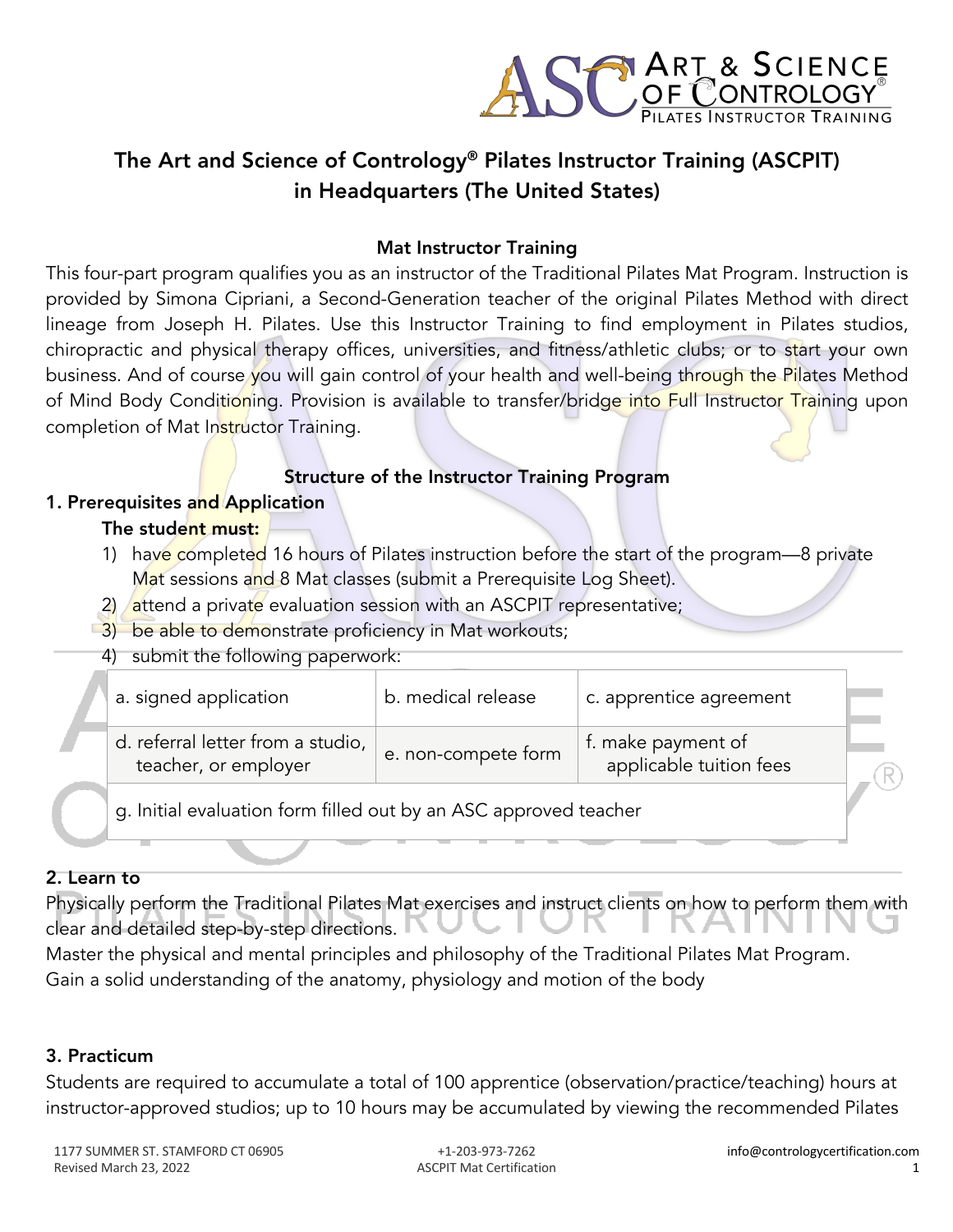

videos. Only original Pilates Mat work is acceptable; no other work, including Pilates equipment/apparatus work, will be counted. The program must be finished within eight months of the start date. Extensions are available; they are granted on a case-by-case basis. An extension request must first be submitted in writing to be considered.

| Observation<br>in-person & online | <b>Observation</b><br>Pilatesology | Practicing | Teaching | Total |
|-----------------------------------|------------------------------------|------------|----------|-------|
| $\Omega$<br>υc                    | 1 C                                | 30         | 30       | 100   |

Pilates Mat Module L(Pre-Pilates & Beginner) Explore the life of Joseph H. Pilates and how he created the Art and Science of Contrology (the Pilates Method of Body Conditioning). Learn the Six Major Principles of Pilates and the importance of the powerhouse and core stabilization. Master the Pre-Pilates and Beginner Pilates Mat exercises, and learn to instruct clients with clear and detailed stepby-step directions. Integrate these Pilates exercises into your daily mind & body conditioning routine. Bring workout clothes and your own mat.

Module I ends with completion of 30 Logged Hours of Observation/Practice/Teaching and a two-part exam:

| Observation<br>in-person, online, Pilatesology | Practicing | <b>Teaching</b> | otal          |  |
|------------------------------------------------|------------|-----------------|---------------|--|
|                                                | 10         |                 | $\sim$<br>3U. |  |

The practicum/oral exam takes approximately 45 minutes (bring workout clothes, your own Thera-band, mat, and 2-4 lb. free weights). The written exam takes approximately 30 minutes.

Pilates Mat Module II (Intermediate) Take your Pilates training to a higher level. Beginning with a review of Mat Module I, learn to use small equipment such as the Magic Circle and Pole to facilitate the progression of the client's workout. Incorporate hands-on skill, imagery, rhythm, and dynamic motion in the exercises to facilitate the client's learning process. Learn the Five Elements of the Mind and the importance of the mind-body-spirit connection. Study the importance of resistance work in the Pilates workout. Bring workout clothes and your own mat.

Module II ends with completion of 30 Logged Hours of Observation/Practice/Teaching and a two-part exam:

| Observation<br>Practicing<br>in-person & online |  | Teaching | Total |
|-------------------------------------------------|--|----------|-------|
|                                                 |  |          | 30    |

The practicum/oral exam takes approximately 45 minutes (bring workout clothes and your own mat). The written exam takes approximately 30 minutes.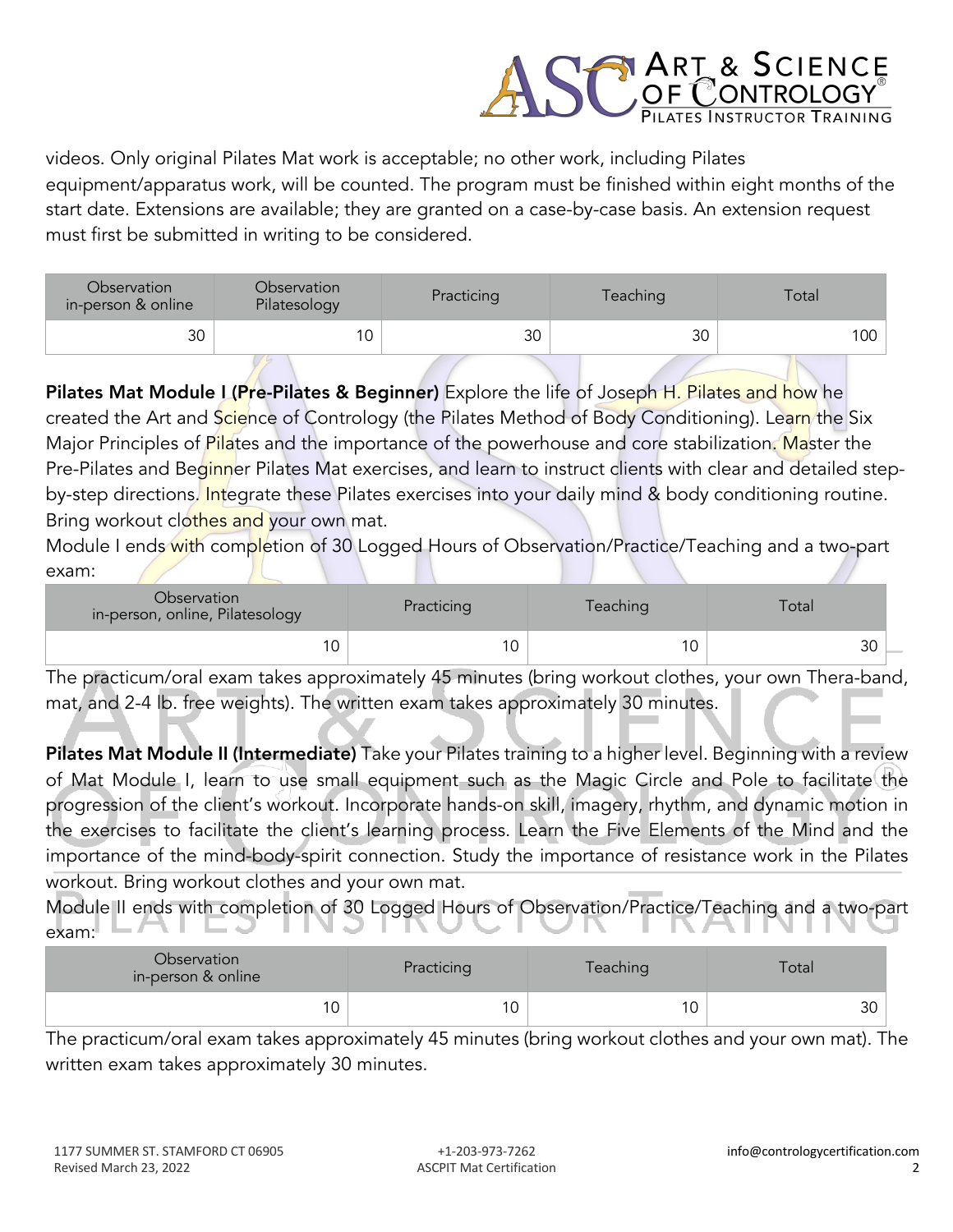

Pilates Mat Module III (Advanced) Take your Pilates training to the highest level. Master the most advanced Pilates Mat exercises and learn to instruct clients with clear and detailed step-by-step directions. Focus on the transitions between exercises to create a stronger, more fluid practice. Integrate these Pilates exercises into your daily mind & body conditioning routine. Bring workout clothes and your own mat.

Module III ends with completion of 30 Logged Hours of Observation/Practice/Teaching and a two-part exam:

| Observation<br>in-person & online | Practicing | Teaching | Total |
|-----------------------------------|------------|----------|-------|
|                                   | $\sim$     |          | 30    |

The practicum/oral exam takes approximately 45 minutes (bring workout clothes and your own mat). The written exam takes approximately 30 minutes.

# 4. Instructional Training Modules

# Pilates Mat Instructor: Simona Cipriani

Required text: *Return to Life Through Contrology* by Joseph H. Pilates

| <b>Module Level</b> | Mat                                                                      |
|---------------------|--------------------------------------------------------------------------|
| Module I            | Pre-Pilates & Beginner                                                   |
| Module II           | Intermediate                                                             |
| Module III          | Advanced                                                                 |
| Anatomy             | Anatomy and Physiology for Pilates<br>(on-line distance-learning course) |

### 5. Anatomy and Physiology for Pilates (On-Line Distance-Learning Course)

Dates: Can be taken any time during the Certification Program

Required text: *Kinesiology: The Skeletal System and Muscle Function, 3<sup>rd</sup> Edition by Joseph E. Muscolino.* Prerequisites: None (this course can be taken any time during the Certification Program).

# Course Description This course is a self-paced distance-learning course in which you read and study the content and show

proficiency by passing a written exam taken on-line.

Learn the basic anatomy and physiology (kinesiology) of the musculoskeletal system by studying the bones, joints, and major muscles of the body, as well as how the nervous system coordinates muscle function. Study postural concepts used to describe body position, as well as concepts of dynamic movement patterns to understand how the body moves spatially. By learning and understanding fundamental kinesiology, you can begin to critically understand, discuss, and teach the strengthening and stretching exercises of the Pilates Method of body conditioning.

 $\sqrt{}$ 

R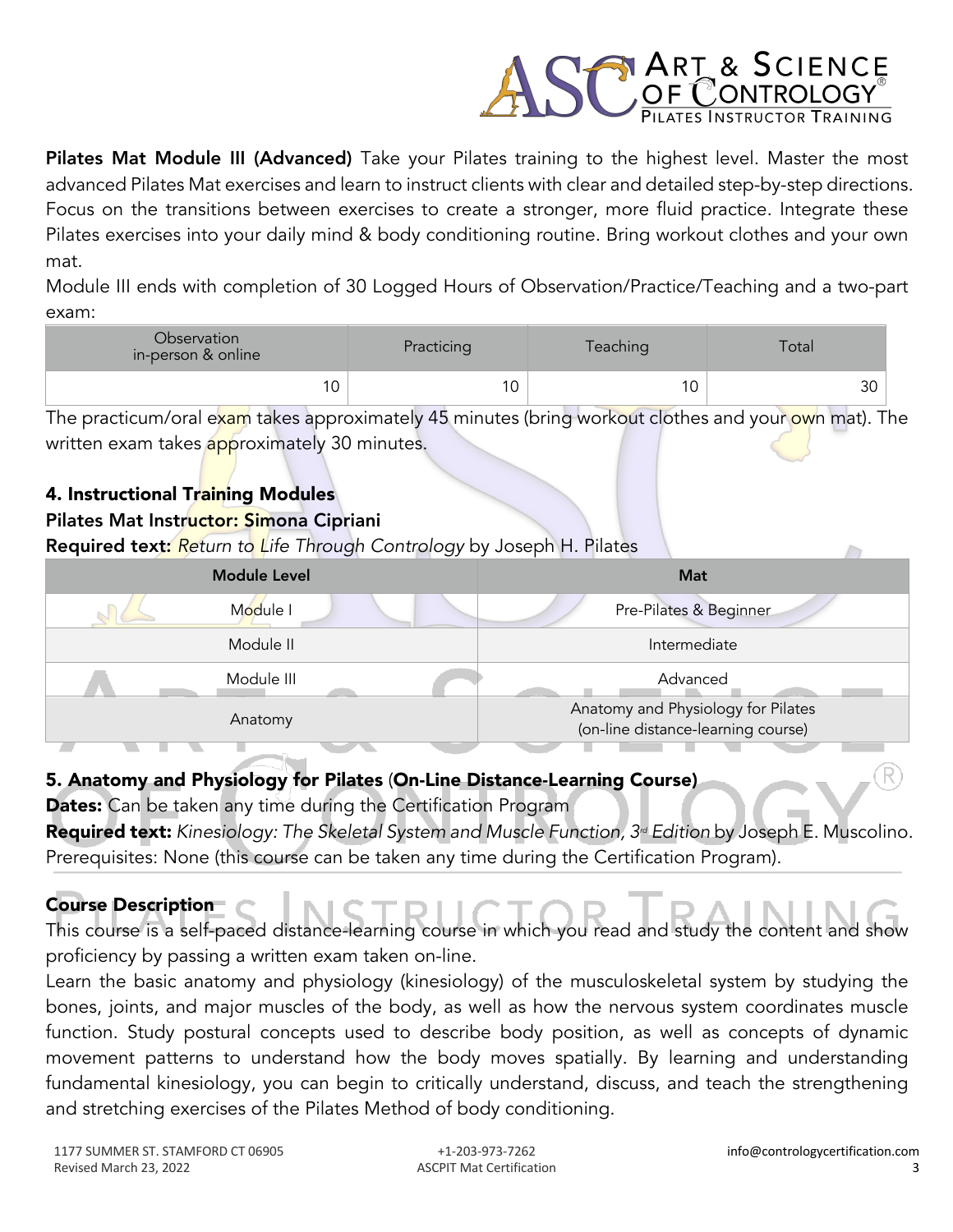

#### This course ends with an exam:

The exam is written and taken on-line. It takes approximately 30-60 minutes to complete.

#### 6. Pilates Exams

| <b>Module Level</b>                               | Written exam |         |                                   | <b>Practical exam</b> |
|---------------------------------------------------|--------------|---------|-----------------------------------|-----------------------|
| Module I                                          | 30 min       |         |                                   | 55 min                |
| Module II                                         | 30 min       |         |                                   | 55 min                |
| Module III                                        | 30 min       |         |                                   | $55 \text{ min}$      |
| 7. Tuition and Fees:                              |              |         |                                   |                       |
| Full Payment (Non-refundable                      |              | Cost    |                                   |                       |
| Deposit                                           |              | \$500   |                                   |                       |
| Tuition (balance paid prior to Training Module I) |              | \$1,500 |                                   |                       |
| <b>Total</b>                                      |              | \$2,000 |                                   |                       |
|                                                   |              |         |                                   |                       |
| <b>Mandatory Monthly Membership Mat Classes</b>   |              | Cost    |                                   |                       |
| Two classes per week (mandatory)                  | \$216/month  |         |                                   |                       |
| Three classes per month (optional)                | \$300/month  |         |                                   |                       |
|                                                   |              |         |                                   |                       |
| <b>Additional Fees</b>                            |              | Cost    |                                   |                       |
| <b>Initial Evaluation</b>                         |              |         | Price varies                      |                       |
| <b>Anatomy Course Requirement</b>                 |              |         | \$250<br><b>Contract Contract</b> |                       |
| <b>Anatomy Exam</b>                               |              |         | \$75                              |                       |
| Written Exams (Retake Fee*)                       |              |         | \$100 (\$130)                     |                       |
| Practical Exams (Retake Fee*)                     |              |         | \$100 (\$130)                     |                       |

\*An extra 10 hours Practice/Teaching must be logged before an exam retake

- \*\* Private sessions are not included in the tuition
- \*\*\*Apprentices must carry liability insurance